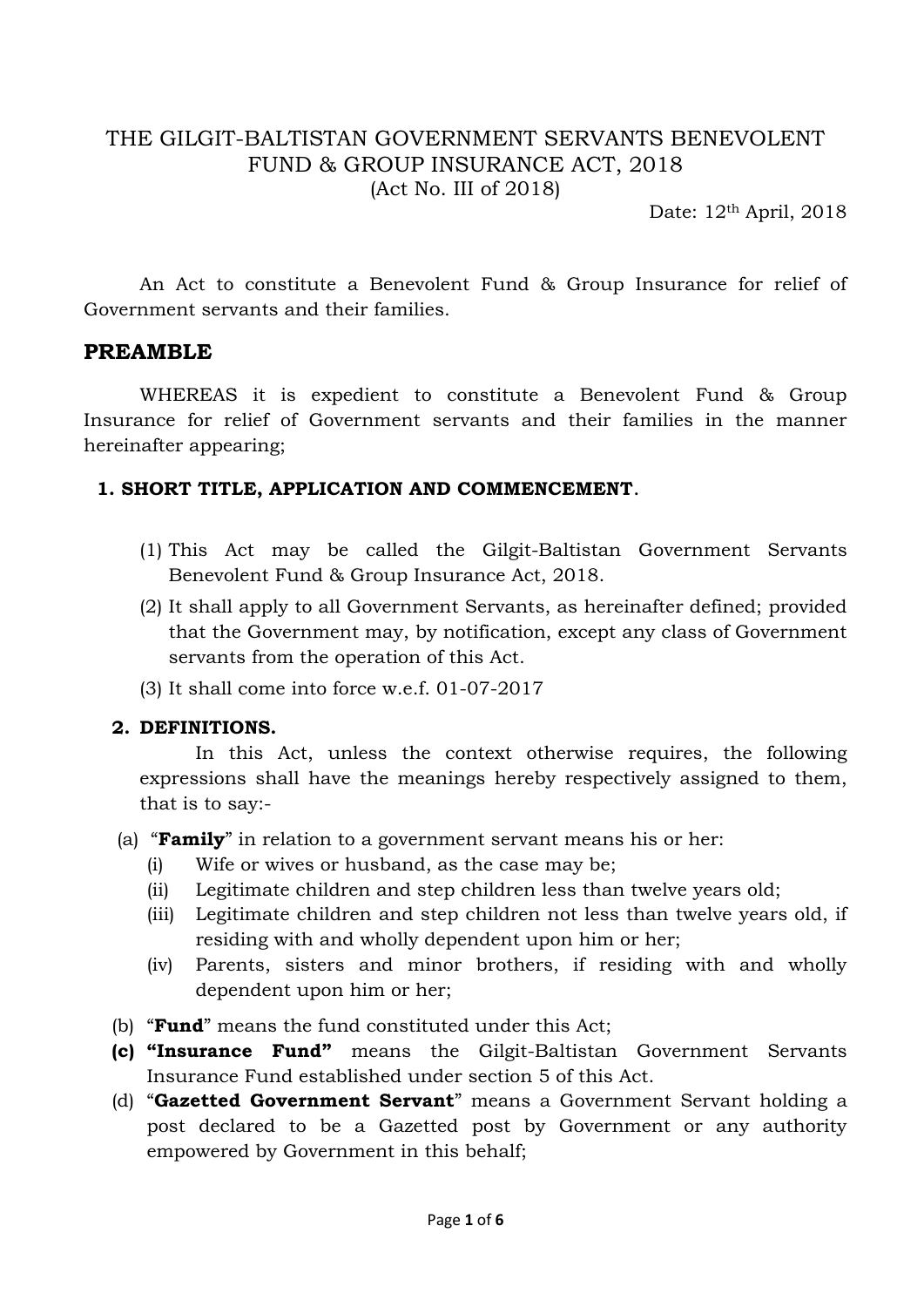- (e) "**Government**" means the Government of the Gilgit-Baltistan;
- (f) "**Government Servant**" means:
	- (i) A person who is a member of a civil service of Gilgit-Baltistan; or
	- (ii) A person who holds any civil post in connection with the affairs of the Gilgit-Baltistan, including a member of the Civil Service of Pakistan who has opted for the fund, but excluding any other servant of Pakistan.
- (g) "**Non-Gazetted Government Servants**" means a government servant other than a Gazetted Government Servant;
- (h) "**Prescribed**" means prescribed by rules made under the Act.

## **3.FUND.**

- (1) As soon, as may be, Government shall constitute a fund to be known as the Gilgit-Baltistan Government Servants Benevolent & Group Insurance Fund.
- (2) The Fund shall be divided into two parts, parts-I for Gazetted Government Servants and Part-II for Non-Gazetted Government Servants.
- (3) Each part of the Fund shall consist of:-
- a) Compulsory contributions recovered from the Government Servants at such rates as the Government may, from time to time, prescribed;
- b) Such grants as may, from time to time, be made by Government;
- c) Other contributions and donations;
- d) Income from investments made under this Act.
- (4) The money credited to the Fund shall be held in such custody as may be prescribed.
- **4. UTILIZATION OF FUND** The Fund shall be utilized for:-
	- (a) The relief of Government Servants and their families by:
	- (i) Giving financial assistance to the families of deceased Government Servants;
	- (ii) Giving financial assistance to the Government invalided out of service;
	- (iii)Giving financial assistance to serving Government Servants in deserving cases;
	- (iv)Making special grants to Government Servants in exceptional defraying expenditure incurred in respect of management of the Fund.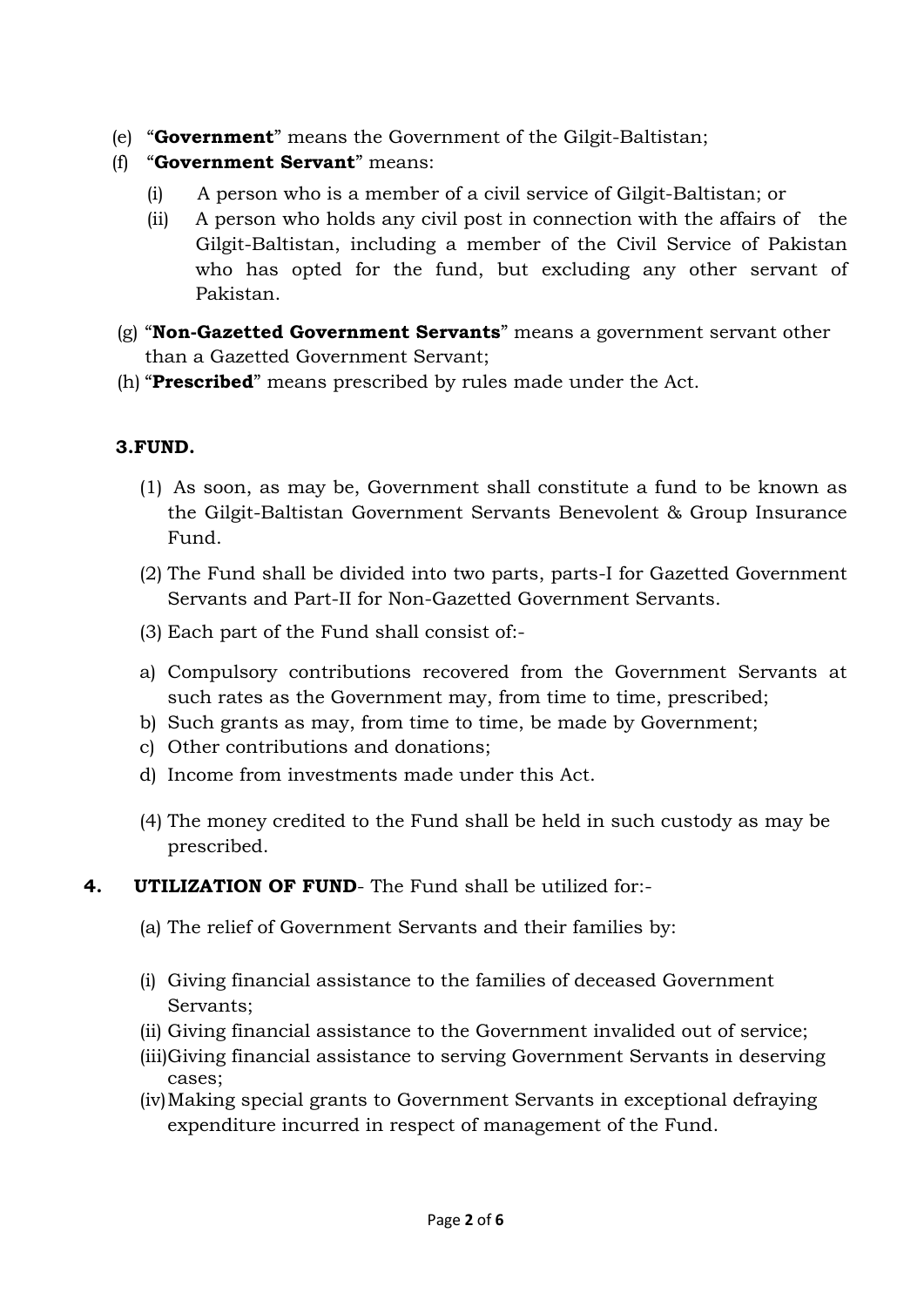### **EXPLANATION**.

The benefits admissible under this section will be in addition to the pension, family pension or gratuities awarded under the rules regulating the condition of service of Government Servants.

Notwithstanding the provisions contained by the Government may make such schemes as it considers necessary for the welfare of Government servants or their families and utilize the fund to implement such schemes in such manner and subject to such condition as may prescribed.

**5. GILGIT-BALTISTAN GOVERNMENT SERVANTS GROUP INSURANCE FUND- (1)** There shall be established Fund to be called GB Government Servants Insurance Fund which shall vest in, be held and administered by the Board.

(a) All sums received from the employees as premia for the group insurance of the employees and any interest or profit accruing thereon shall be credited to the Insurance Fund.

(b) The moneys credited to the Insurance Fund shall be kept in such bank as may be prescribed by the Board.

### **6. ACCOUNTS AND AUDIT**.

- (1) All contributions recovered under clause (a) of sub-section (3) of section 3 shall be deducted at the source from the salaries of the Government Servants concerned.
- (2) The Comptroller BF&GI, Gilgit-Baltistan, shall be responsible for keeping the accounts of the Fund. Audit of the assets of and expenditure from the fund shall be conducted by such authority as may be prescribed.

### **7. CONSTITUTION AND POWERS OF THE BOARD OF MANAGEMENT.**

(1) As soon as may be, the Government shall, in such manner as may be prescribed, constitute the Gilgit-Baltistan Board of Management (Gazetted and Non-Gazetted)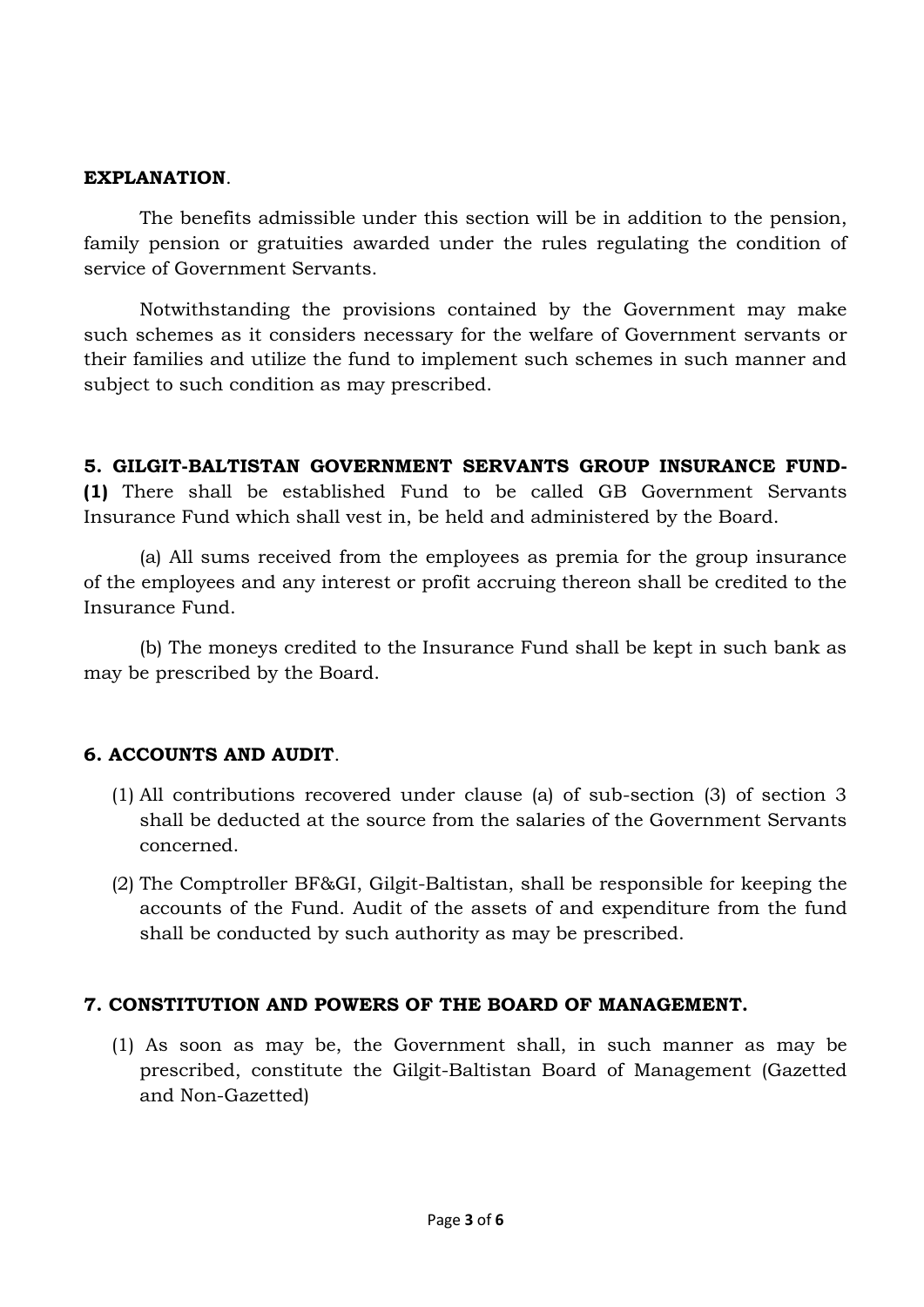(2) The Board of Management shall be consisted as under:-

| Chief Secretary GB | Chairman                                                                                 |
|--------------------|------------------------------------------------------------------------------------------|
|                    | Member                                                                                   |
|                    | Member and Secretary to the                                                              |
|                    | Board                                                                                    |
|                    | Member                                                                                   |
|                    | Secretary, Finance GB<br>(iii) Secretary S&GAD GB<br>(iv) Secretary Law & Prosecution GB |

(3) Subject to such directions as may be issued by the Government and such rules as may be made in this behalf:-

(a) The Gilgit-Baltistan Board of Management (Gazetted and Non-Gazetted) shall be responsible for management of Part-I & II of the Fund and shall have the powers to invest moneys credited to that part of the Fund and to incur expenditures therefrom:

(b) The Board shall do or cause to be done all acts and things necessary for the proper administration and management of the moneys or properties in the Benevolent Fund and Insurance Fund.

# **8. POWER TO RECOVER RENTS AND LEASE MONEYS AS ARREARS OF AND REVENUE.**

Any sum due as rent or lease-money in respect of property acquired or constructed by a Board of Management constituted under section 7 and the management whereof vests in any such Board, if not paid within thirty days of its giving due, may, notwithstanding anything contained in any law, decree order of any Court, agreement, deed of instrument, be recorded as arrears of land revenue.

# **9. PROTECTION OF ACTION TAKEN UNDER THIS ACT.**

No suit, prosecution or other legal proceedings shall be instituted against a Board of Management constituted under section 7 or against any officer or servant of such Board for anything which is done in good faith or intended to be done under this Act or the rules made there under.

## **10. POWER TO MAKE RULES**.

The Government may make Rules for bringing into effect the provisions of this Act.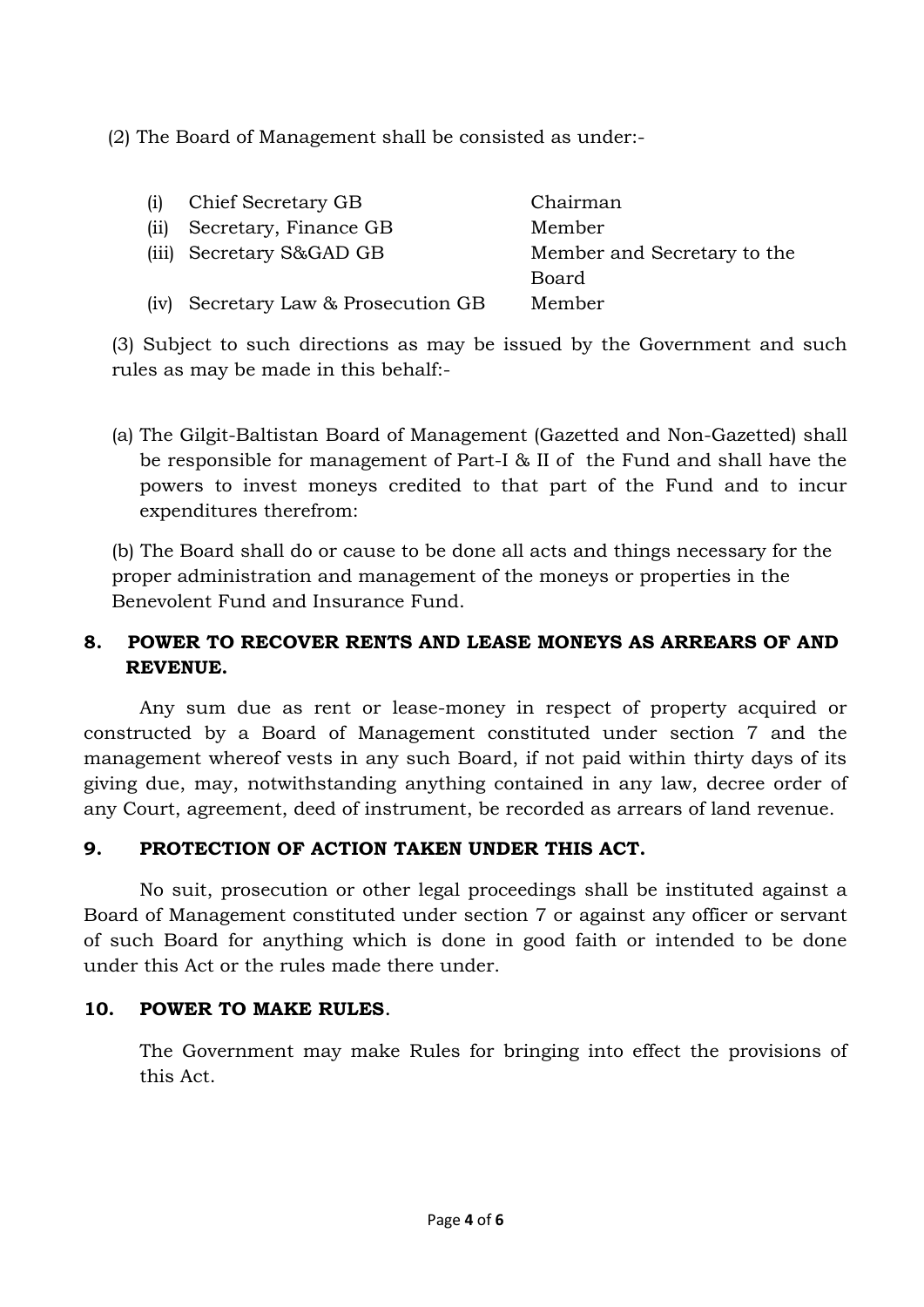### **11. REPEAL AND SAVINGS.**

- (I) The West Pakistan Government Servants Benevolent Fund Ordinance 1960 (W.P. Ord: XIV of 1960), hereinafter referred to as the said Ordinance, in its application to the Gilgit-Baltistan Government, is hereby repealed.
- (II) Notwithstanding the repeal of the said Ordinance, every-thing done, action taken, liability incurred, jurisdiction of powers conferred, contract entered into and proceeding instituted, right and assets acquired, officer appointed or person authorized, notification or order issued, Fund created and utilized or Board of Management constituted under any of the provisions of the said Ordinance and rules made thereunder, shall, if not inconsistent with the provision of this Ordinance and the rules made thereunder, continue and force and, so far as may be, be deemed to have been respectively done, taken, incurred, conferred, entered into and instituted, acquired, appointed or authorized, issued, created and utilized or constituted under this Act and the rules made there under.
- (III) Subject to sub-section I & II, any amount collected in respect of the funds before the commencement of this Act shall be deemed to have been collected under the provision of this Act.

## **(Fida Muhammad Nashad)**

Speaker Gilgit-Baltistan Legislative Assembly

#### **(Mir Ghazanfar Ali Khan)**

Governor Gilgit-Baltistan